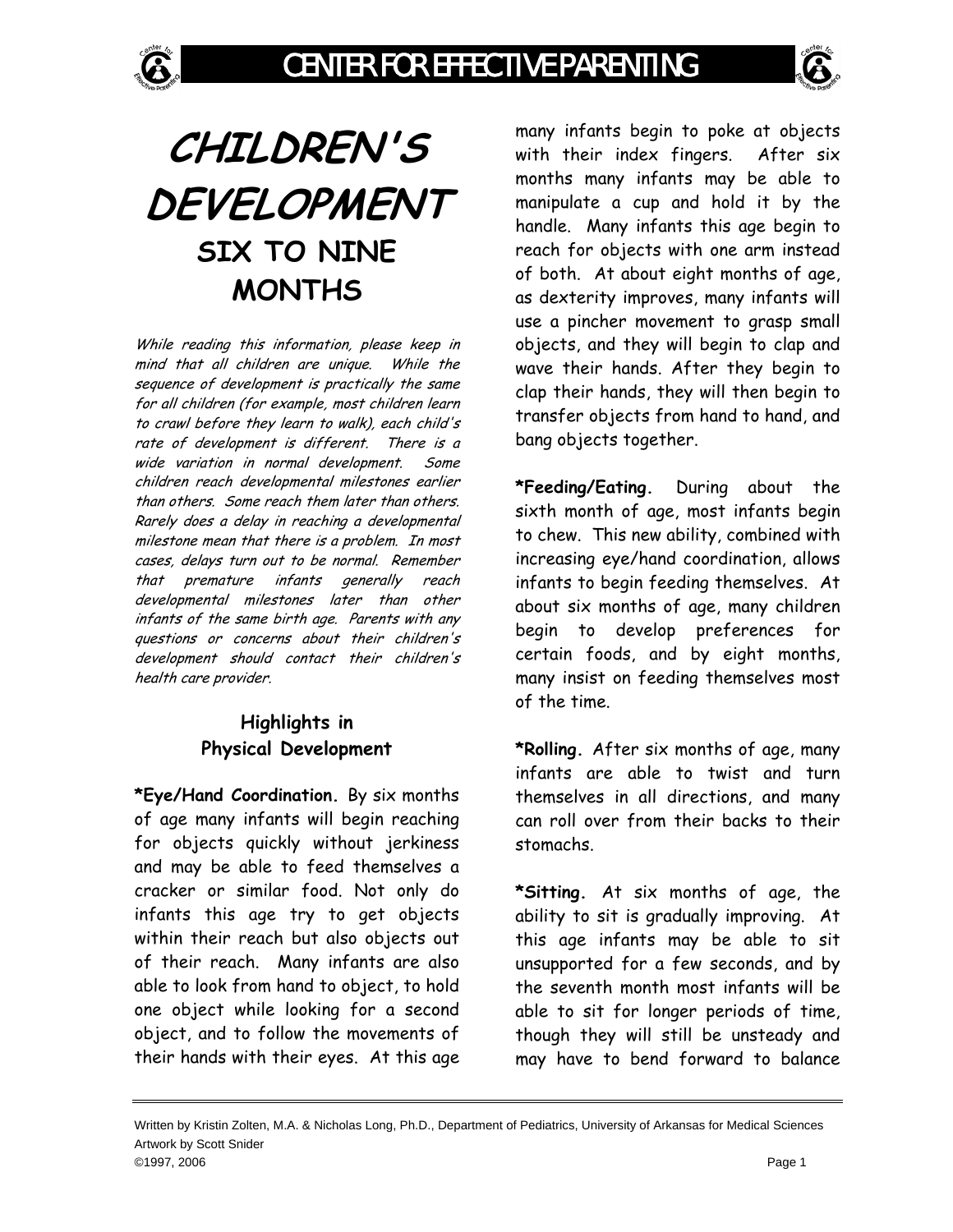themselves. By eight months most infants will be able to sit up completely unsupported, and they will be able to turn around while sitting.

**\*Crawling/Walking.** At six months of age, most infants begin to support the top half of their bodies on their outstretched arms. One of the first signs of crawling behavior is the ability to bend the knees below the body. After six months of age, many infants will begin to creep by propelling on the stomach with the legs and steering with the arms. Infants may begin to crawl forward, backward, or both. As infants practice and perfect the art of creeping and crawling, they will begin to push up on their knees and rock back and forth, usually during the seventh month. At this time, most infants are also able to creep with an object in one or both hands. Between seven and eight months, some infants may be able to pull themselves up to a standing position from a sitting position, get into a sitting position from lying on the stomach, and walk holding on to furniture.

## **Highlights in Cognitive/Language Development**

By six months of age most infants begin babbling with active vocalization, and these vocalizations will be in increasingly speech-like syllables. It is during this stage that infants listen to their own vocalizations, and many will amuse themselves by making sounds. As language skills develop, infants will

respond to their own names, and they will be able to tell different voices apart. At this age, many infants will appear to recognize words like "Daddy," "Mama," and "bye-bye," and they may be able to say these words during the seventh month, but without meaning. By eight months of age, most infants will continue to babble, but they will also be able to shout to attract attention.

At six months of age, many infants will begin to show preferences for certain foods. Some will be able to sleep through the night by this time.

During the seventh month of age, many children begin to learn the implications of familiar acts. As they approach the eighth month of age many will be able to recall a past event or action of their own.

## **Highlights in Social Development**

By six months of age, social behavior in infants becomes much more active. Infants begin to pay much more attention to detail, and they are very interested in the people around them. Infants at this age may pull the hair of people who are holding them, rub their noses or pat their faces.

During the sixth month, many children will smile and laugh spontaneously. As children approach seven months of age, they will begin to smile at familiar